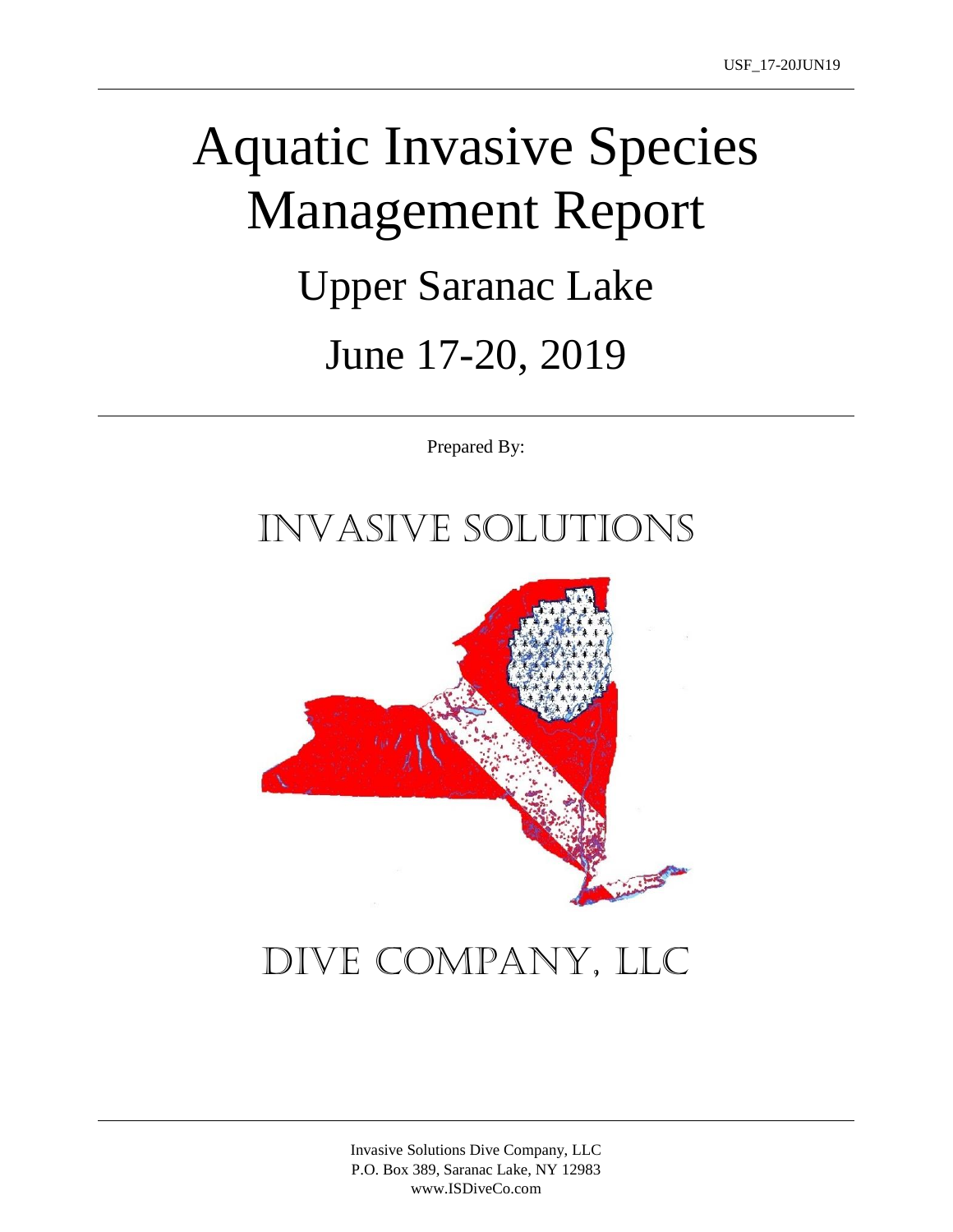#### **Operations**

### **Monday- 6/17/19**

**Locations:** Sites 9, 11, 12

**Description:** Crew begins by finishing a small section remaining in the east section of Square Bay (site 9) finding five Eurasian watermilfoil (EWM) single stem 1-1.5' in height. Crew moves to Buck Island (site 12) working the northern section from west to east, locating four EWM 1-1.5 in height. Crew finishes the day working in Little Square Bay (site 11) through the shallows along the west shore. Crew finds single/ multi-stems 1-2'.

**Tuesday- 6/18/19**

**Locations:** Site 18

**Description** Crew begins working in Fish Creek Pond (site 18) beginning in the northeast corner of the pond working along the east shore to Fish Creek channel. Crew finds the heaviest growth in the northeast section, east of Spider creek, finding abundant VLM single stems, 1' or less, and three multistems 2' in length. Additionally, Crew located two EWM, both less than 0.5'. Crew continues to work along the east shoreline to the mouth of the creek, locating sporadic single stem VLM under 1'.

**Note:** Crew finds a dock free floating near Donaldson's and tows it to its rightful owner per instruction of Lake Manager.

#### **Wednesday- 6/19/19**

**Locations:** Sites 18

**Description:** Crew works in Fish Creek Pond, starting at the Route 30 bridge, working north along the east shore, swimming the littoral drop off slightly deeper than usually swam for EWM (VLM seems to tolerate deeper depths better). Crew finds sporadic single stem VLM less than 1' in length. Crew continues to work south around the corner heading towards the channel, working the entrance to the channel. Crew locates a small area with 45 VLM plants, mostly multi-stem, 1-5' in length, and two single stem EWM, mixed among native plants. Crew then relocates to the north side of the pond and works west back to the bridge. Crew locates single stem VLM less than 1' and EWM 1-1.5' in length.

#### **Thursday- 6/20/19**

**Locations:** Sites 17, 18

**Description:** Crew completes Fish Creek Pond, working from Spider Creek west through the littoral zones. Crew locates six EWM and 21 VLM, all single stem less than 1'. Crew finished the day working the shallows (along shoreline) in Fish Creek Channel (site 17) finding nine single stem VLM 0.5' and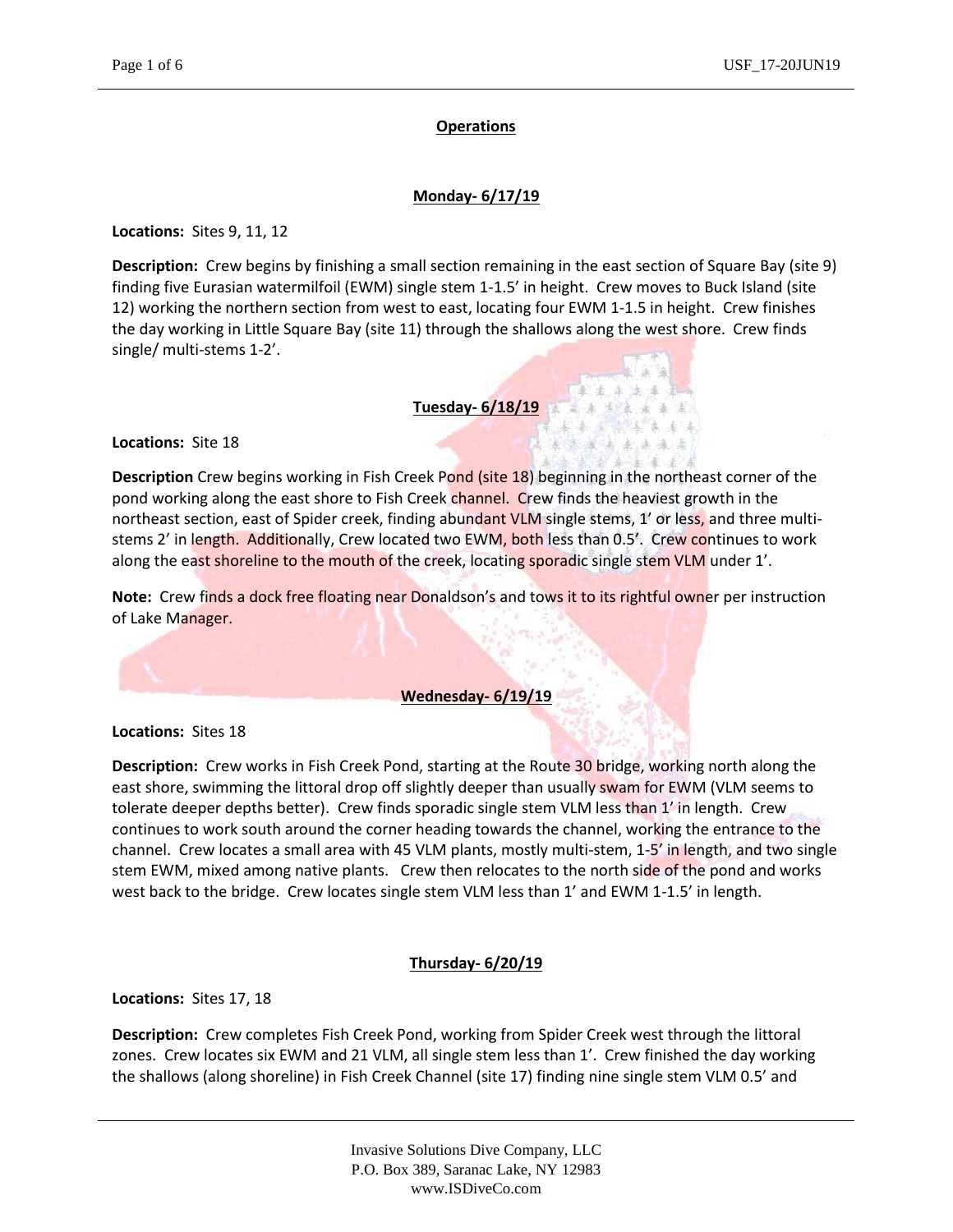collects all plant fragmentation (1/3 bag of frags) to ensure it does not have a chance to root or make it to the main lake.

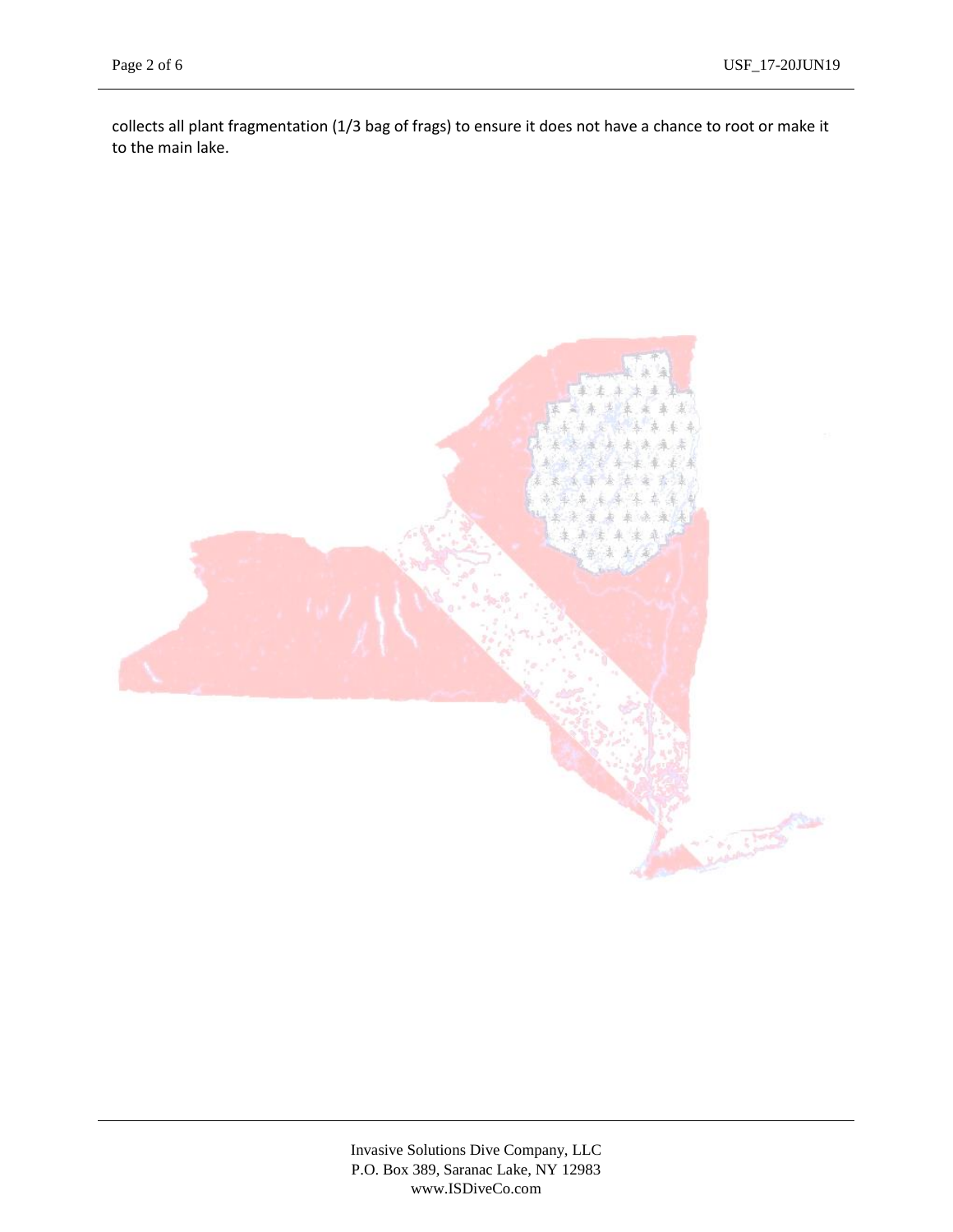| <b>Upper Saranac Lake (2019)</b>               |                         | <b>Plant Tally</b> |             |                           |                 |
|------------------------------------------------|-------------------------|--------------------|-------------|---------------------------|-----------------|
|                                                |                         | Week of 6/17/2019  |             | <b>Year To Date Total</b> |                 |
| <b>Site Location</b>                           | #                       | Eurasian           | Variable    | Eurasian                  | Variable        |
| Back Bay                                       | 1                       |                    |             | $\mathbf 0$               | $\mathbf 0$     |
| Saranac Inn point- Marlboro Club               | $\overline{\mathbf{c}}$ |                    |             | $\mathbf 0$               | $\mathbf 0$     |
| College Row                                    | 3                       |                    |             | $\mathbf 0$               | $\mathbf 0$     |
| Tommys Rock & Dry Island                       | 4                       |                    |             | $\mathbf 0$               | $\mathbf 0$     |
| N. Basin -N. Markham point                     | 5                       |                    |             | $\mathbf 0$               | $\mathbf 0$     |
| Goose Island-rock pile                         | 6                       |                    |             | $\mathbf 0$               | $\mathbf 0$     |
| Green Island-rock pile                         | $\overline{\mathbf{z}}$ |                    |             | $\mathbf 0$               | $\mathbf 0$     |
| Green Bay- Moss Point Rock                     | 8                       |                    |             | 0                         | $\mathbf 0$     |
| South Markham Point-Square Bay                 | 9                       | 5                  | $\mathbf 0$ | 20                        | $\mathbf{1}$    |
| Square Bay Divot- point north, Buck Island     | 10                      |                    |             | 5                         | $\mathbf 0$     |
| Little Square Bay                              | 11                      | 15                 | $\mathbf 0$ | 15                        | $\mathbf 0$     |
| <b>Buck Island</b>                             | 12                      | 4                  | $\mathbf 0$ | $\overline{4}$            | $\mathbf 0$     |
| <b>Buck Island Bay</b>                         | 13                      |                    |             | 5                         | 3               |
| Whitney Point-Bottleneck Bay-Butternut Point   | 14                      |                    |             | $\mathbf 0$               | $\mathbf 0$     |
| Saganaw Bay                                    | 15                      |                    |             | $\mathbf 0$               | $\mathbf 0$     |
| Fish Creek Bay                                 | 16                      |                    |             | $\mathbf 0$               | $6\phantom{1}6$ |
| Fish Creek Channel                             | 17                      | $\mathbf 0$        | 9           | $\mathbf 0$               | 46              |
| Fish Creek Pond-Spider Creek                   | 18                      | 177                | 10          | 177                       | 10              |
| Pork Bay                                       | 19                      |                    |             | $\mathbf 0$               | $\mathbf 0$     |
| Narrows West                                   | 20                      |                    |             | $\mathbf 0$               | $\mathbf 0$     |
| Narrows East                                   | 21                      |                    |             | $\mathbf 0$               | $\mathbf 0$     |
| Birch Point- Gull Point                        | 22                      |                    |             | $\mathbf 0$               | $\mathbf 0$     |
| Gilpin Bay                                     | 23                      |                    |             | $\mathbf 0$               | $\mathbf 0$     |
| Eagle Island-rock pile                         | 24                      |                    |             | $\mathbf 0$               | $\mathbf 0$     |
| North Gull Bay                                 | 25                      |                    |             | $\mathbf 0$               | $\mathbf 0$     |
| Pelky Bay                                      | 26                      |                    |             | $\mathbf 0$               | $\mathbf 0$     |
| <b>Gull Bay Connector</b>                      | 27                      |                    |             | $\mathbf 0$               | $\pmb{0}$       |
| <b>Bungalow Bay</b>                            | 28                      |                    |             | $\mathbf 0$               | $\mathbf 0$     |
| South Gull Bay                                 | 29                      |                    |             | $\mathbf 0$               | $\pmb{0}$       |
| Deer Island                                    | 30                      |                    |             | 0                         | $\mathbf 0$     |
| Doctors Island, area                           | 31                      |                    |             | $\mathbf 0$               | $\pmb{0}$       |
| Birch Island, area                             | 32                      |                    |             | $\pmb{0}$                 | $\pmb{0}$       |
| Bull Point- Sekon Point                        | 33                      |                    |             | 0                         | 0               |
| Bartlett Carry Bay                             | 34                      |                    |             | $\mathbf 0$               | $\mathbf 0$     |
| Sekon Point- south of Wenona                   | 35                      |                    |             | 0                         | 0               |
| Chapel Island                                  | 36                      |                    |             | $\pmb{0}$                 | $\pmb{0}$       |
| East South Basin- Bartlett Carry Bay, entrance | 37                      |                    |             | $\mathbf 0$               | $\pmb{0}$       |
| Corey's Island                                 | 38                      |                    |             | $\mathbf 0$               | 0               |
| South Basin                                    | 39                      |                    |             | $\mathbf 0$               | 0               |
| <b>Total Number of Plants</b>                  |                         | 201                | 19          | 226                       | 66              |
| <b>Weight (lbs)</b>                            |                         | Eurasian           | Variable    | Eurasian                  | Variable        |
|                                                |                         | 3.1                | 18.8        | 6.3                       | 25.0            |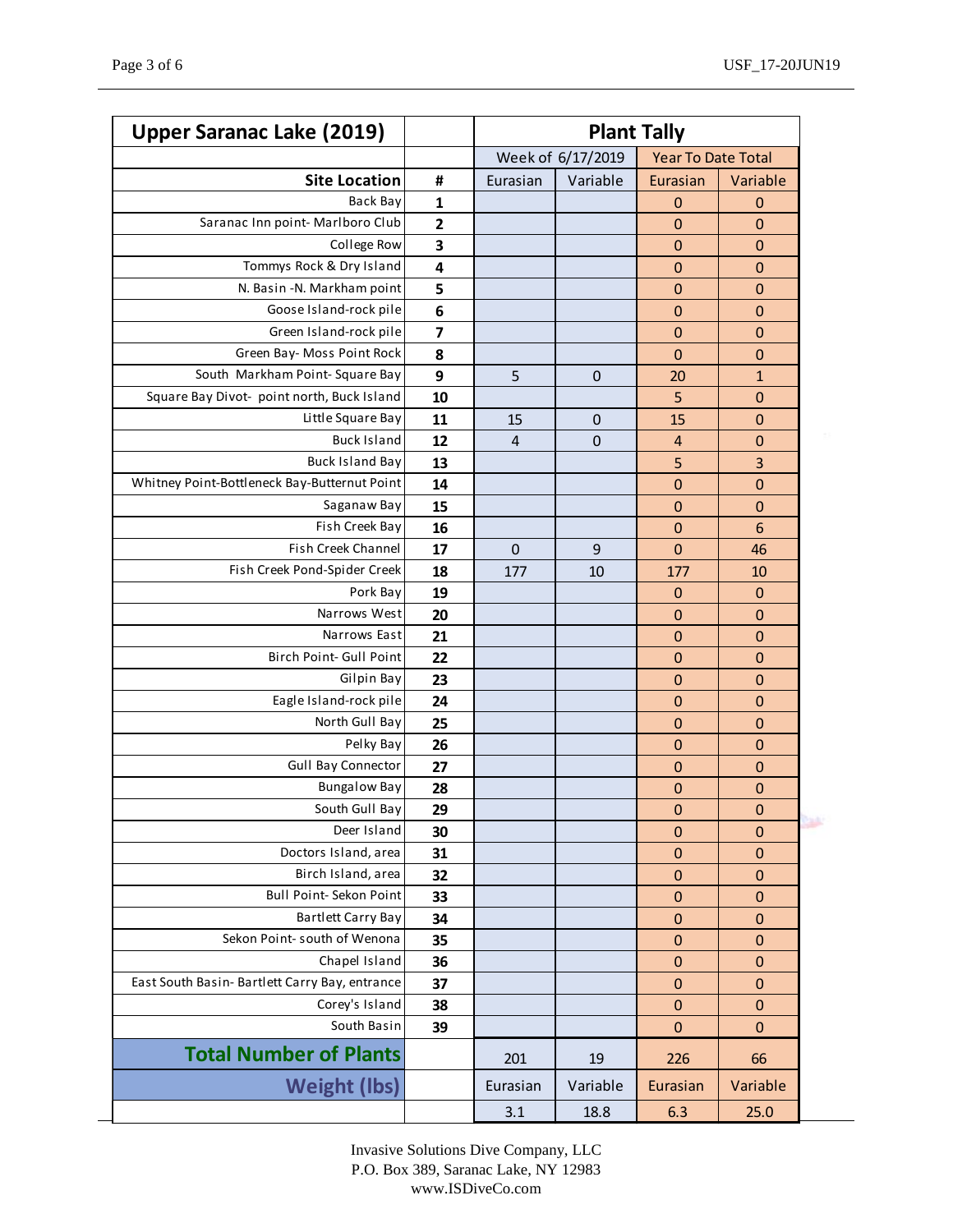

Upper Saranac Lake- week of 17 June 19

Site 9- Square Bay<br>Site 11- Little Square Bay<br>Site 12- Buck Island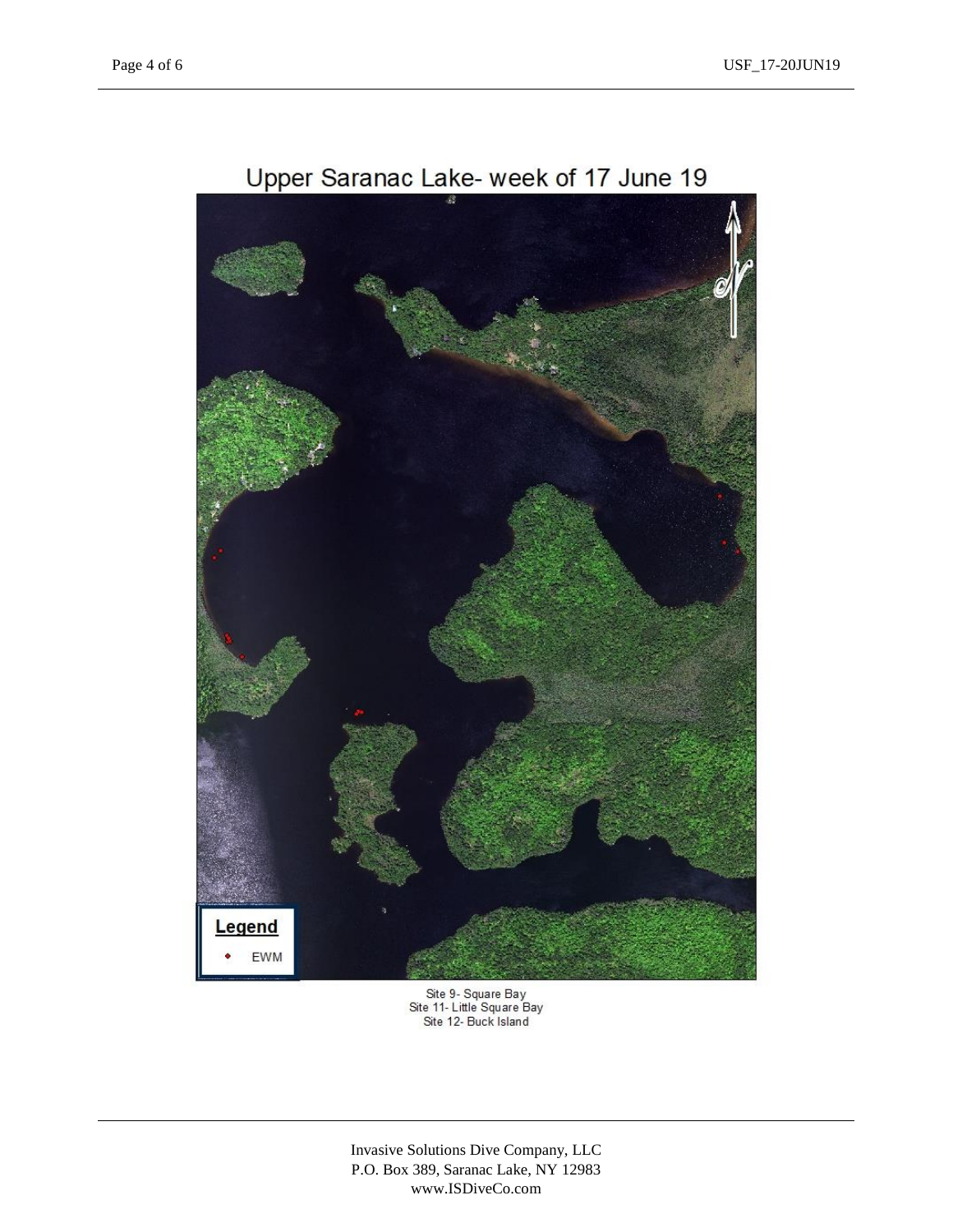

Site 17- Fish Creek Channel<br>Site 18- Fish Creek Pond